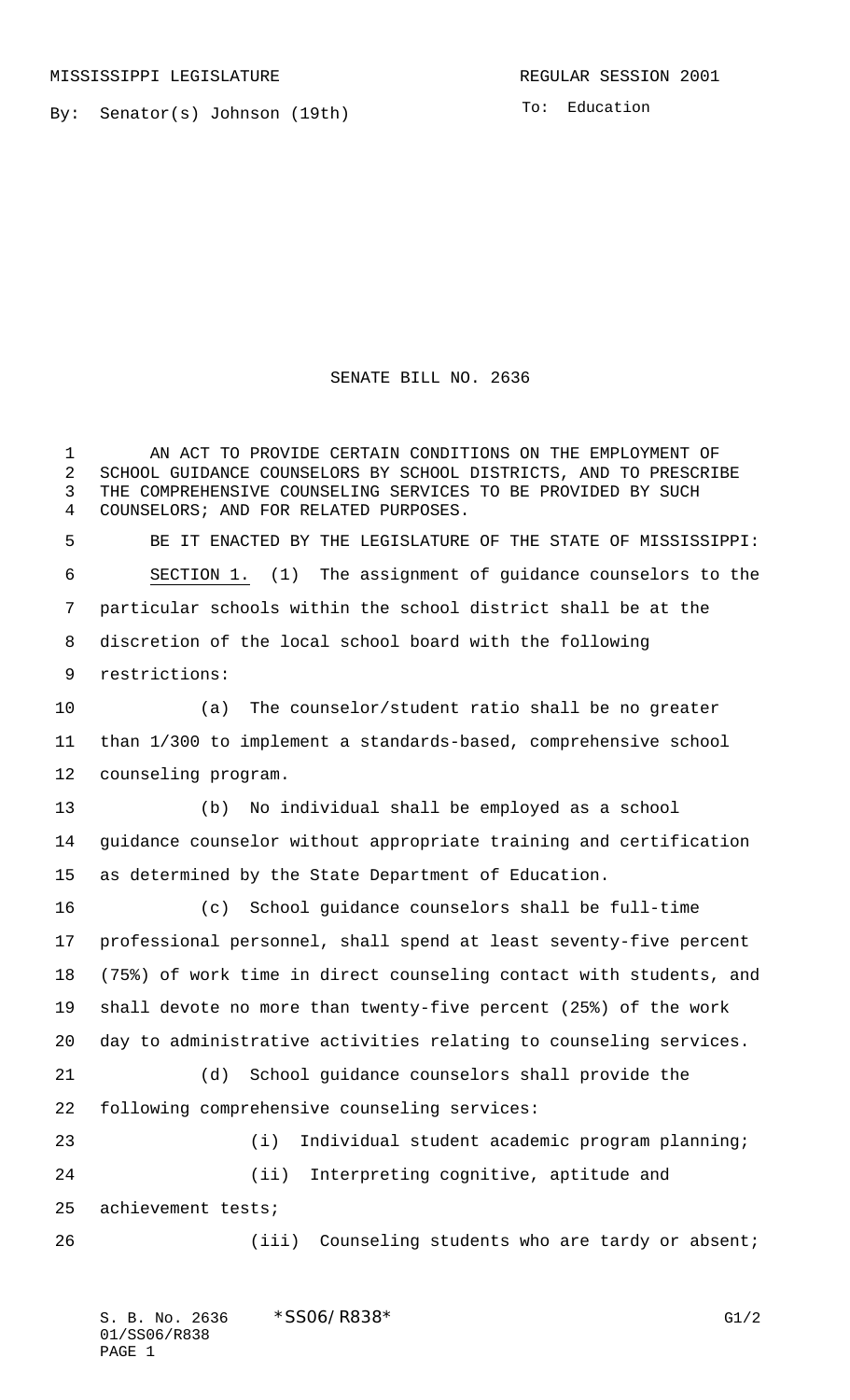S. B. No. 2636 \*SS06/R838\* 01/SS06/R838 PAGE 2 (iv) Collaborating with teachers to present guidance curriculum lessons; (v) Counseling students who have disciplinary problems; (vi) Counseling students as to appropriate school dress; (vii) Analyzing grade-point averages in relationship to achievement; 35 (viii) Interpreting student records; (ix) Providing teachers with suggestions for better management of study halls; (x) Ensuring that student records are maintained as per state and federal regulations; (xi) Assisting the school principal with 41 identifying and resolving student issues, needs and problems; (xii) Career and educational planning and placement; (xiii) Preventive classroom counseling activities and crisis intervention; and (xiv) Written communication to parents or guardians of students following student counseling. (e) School guidance counselors shall not be required to provide the following services: (i) Registration and scheduling of new students; (ii) Administering cognitive, aptitude and achievement tests; (iii) Responsibility for signing excuses for students who are tardy or absent; 55 (iv) Teaching classes when teachers are absent; (v) Performing disciplinary actions; (vi) Sending students home who are not appropriately dressed; (vii) Computing grade-point averages for students;